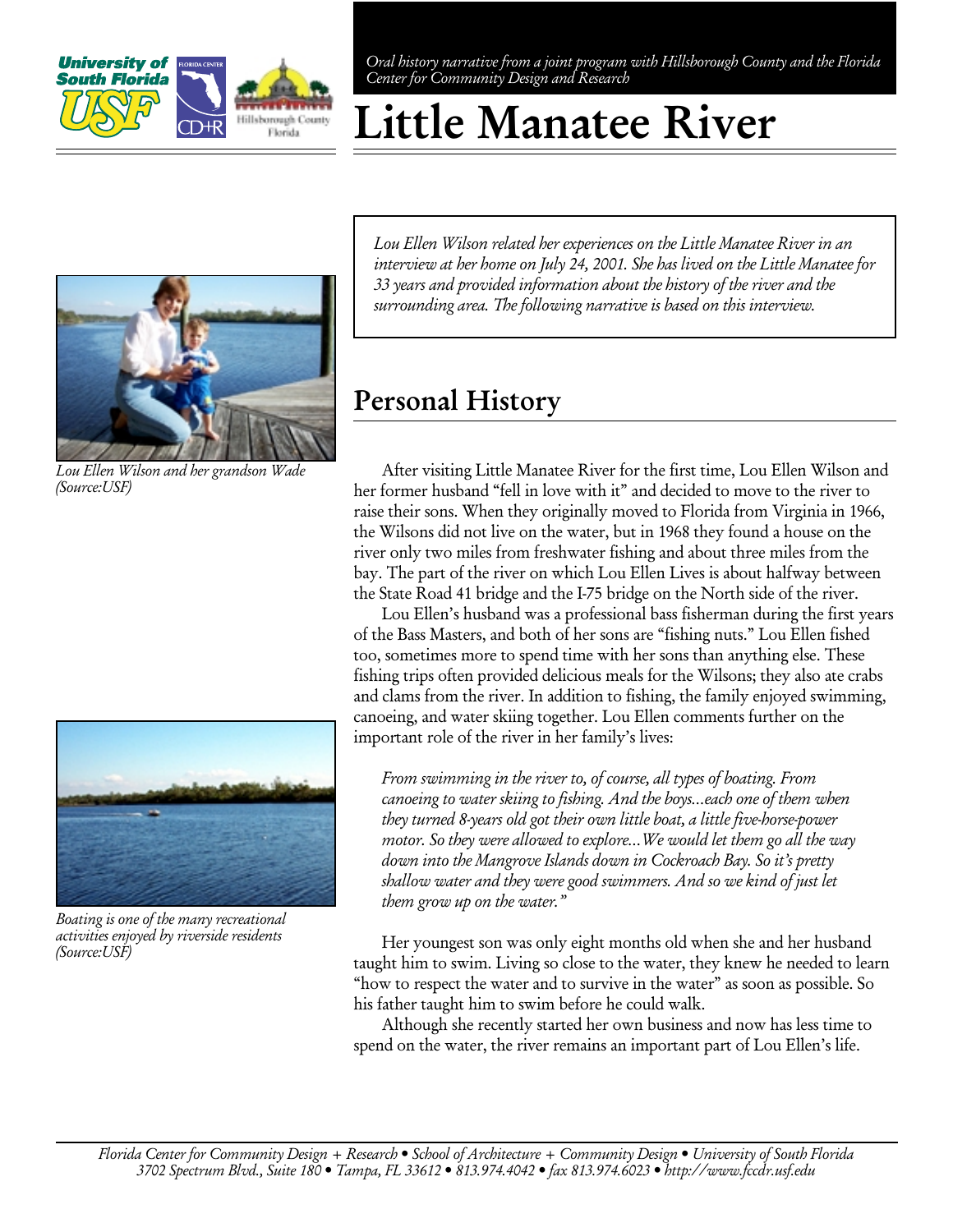### History/Information

Little Manatee River runs through 40 miles of southern Hillsborough County's pastures, farms, swamps, and marshes. In 1982, the river was named an Outstanding Florida Water (OFW), a designation that requires the preservation of the river's water quality as it was at the time of its OFW designation (Susan M. Green. "Quiet Pollution Dirtying Little Manatee." Tampa Tribune. April 4, 1999).

Lou Ellen sees the water quality of Little Manatee as being very good; it has greatly improved since a sewage treatment plant was built nearby in the 1970s. At this time, the water up the river from Lou Ellen cleared up and sea grasses began coming back. She points out that Little Manatee River has escaped water quality problems such as phosphate spills since the closest mining is at what Lou Ellen calls "Fort Lonesome," about 15 miles away from where she lives. On the other hand, a recent article in the Tampa Tribune suggests that the quality of the water may be "quietly deteriorating in ways that show up on graphs and spread sheets understood by few people other than scientists" (Susan M. Green. "Water Designation Not Strong Enough to Safeguard River." December 24, 2000). Although she notes that all of the homes on the river probably still have septic tanks and this may cause some water pollution, Lou Ellen has not noticed a decrease in water quality in the area of the river near her home.

Before Lou Ellen started her own business, she spent a great deal of time on her dock and has seen an abundance of wildlife on Little Manatee. Among the fish in the river are snook, redfish, trout, mullet, and jacks. Lou Ellen has seen a dolphin, alligators, and manatees:

"My son was telling me there were four [manatees] in front of his house the other day. But I don't spend that much time on the dock anymore. You have to spend a lot of time on the dock to see the manatees. But when we first moved down here…we had grass beds right at the foot of the seawall and the manatees used to come up there everyday."

Although squirrels and rabbits are now rare, she still frequently sees black indigo snakes, fox, and opossums. To Lou Ellen, the bird population seems to have decreased, but this may be because she now spends less time at home and therefore sees fewer birds. For several years, more than 20 night herons nested in a tall pine tree on Lou Ellen's property; her family called it their "night heron condominium." Additionally, Lou Ellen once saw a beautiful flock of around 500 vibrantly colored wild canaries fly over the river.

Cattle ranches are both a traditional and contemporary use of land in the area. According to Lou Ellen, the Dickman Ranch continues to make up "most of the river going up on this side." As Lou Ellen understands it, over the years, a great deal of land in Ruskin has been shifted from tomato farming to residential development and other types of farms:

"Ruskin was the tomato capital of the world. Mr. Dickman, who was one of the founders [of the area], he came down in the '30s and purchased a lot of land. And one of the things that he was very successful in developing was a process that would keep the tomatoes from developing so fast so they could get them to the northern markets. And so with the advent of that…they



View of Little Manatee River from Lou Ellen's dock (Source:USF)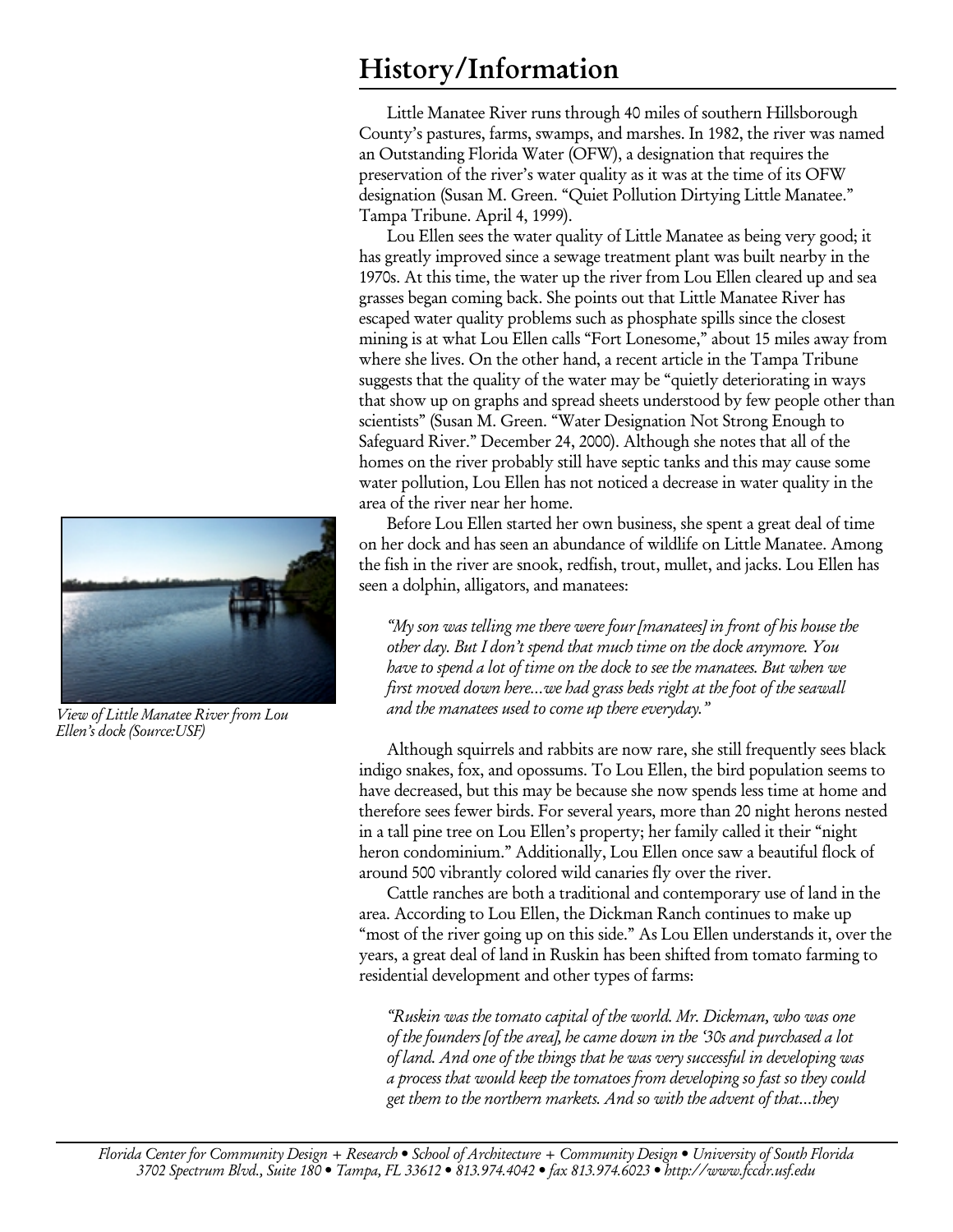grew nothing but tomatoes here, acres. We used to have…seven or eight very large packing houses [between here and Apollo Beach]."

All of these packing houses are now much smaller because most of the larger farmers have either sold their land for future development or have turned the farms into sod farms, tree farms, ornamental flower farms, or citrus groves.

Another change in the economy of the area is that until about 15 years ago, when fishing with nets was banned, many people in the area made money from mullet fishing. As Lou Ellen remembers it:

"There was a commercial fishery on the lower part of the river. It's not there anymore but…it was a fish house. And so…there was a whole fleet of boats that worked out of there, mostly mullet boats and they mullet fished in the bay and up the river. But when they passed the netting laws then they couldn't catch enough."

#### Development

From what Lou Ellen understands, the Outstanding Florida Water designation means that if a lot was platted before the OFW designation, building can still occur on the river. Otherwise, construction cannot occur closer than 600 feet from the river. She suggests that this designation has prevented several land developments from being built:

"The Dickman Ranch, which is right up here, tried to get zoning to put in a [golf course] community up there, and they couldn't get it because…in order to make it feasible they were going to have to get too close to the river. And so they did not allow that zoning. In fact, it's still a ranch now."

She sees the OFW designation as having made the area in which she lives "sort of immune to development around us."

The neighborhood in which Lou Ellen lives, "Little Manatee Heights," is a subdivision of about 40 lots. According to Lou Ellen, it was developed by the Dickman family, one of the first families to live in the area. Her property was originally part of the Dickman ranch, and her house was the second house built in the area, in 1949. While there are still available lots in the subdivision, there are no longer any vacant waterfront lots.

Among the development in the surrounding areas is Sun City Center, originally started in 1962, located about six or seven miles from Lou Ellen. The population has grown to 15,000, and she predicts that they have only five to ten years of development left before there is no land left to develop.